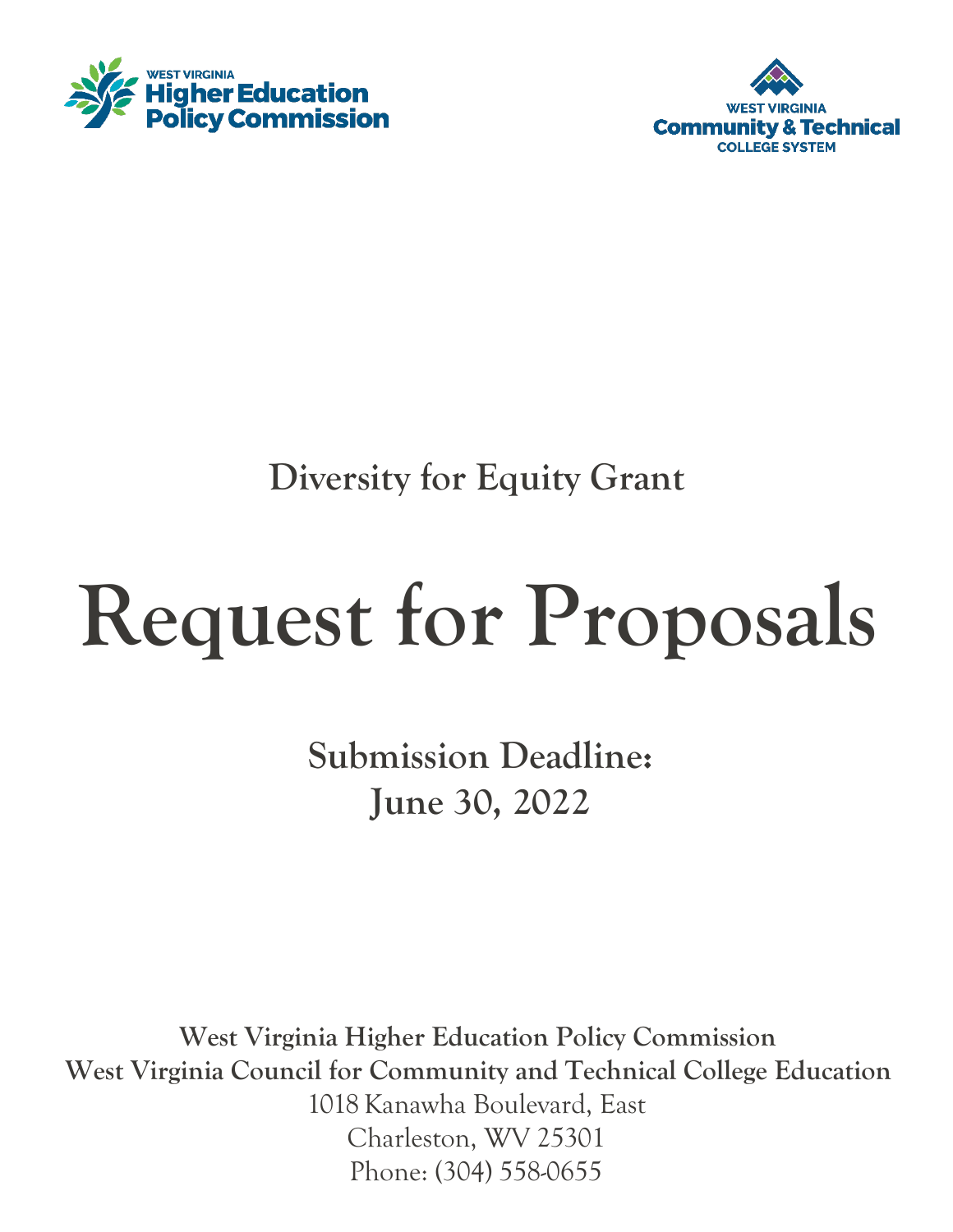# **I. Section A: Purpose**

Under this competitive grant process, funds will be awarded to colleges and universities that meet the eligibility requirements.

Proposals must focus on issues related to "diversity for equity." Diversity is conceptualized broadly and focuses on the notion of diversity for equity in educational outcomes. It encompasses the people, cultures, and climates of all institutions. We recognize the breadth of diversity in West Virginia and acknowledge that educational attainment varies across different forms of diversity. In order to celebrate and honor diversity, West Virginia must focus on delineating and closing the achievement gap. Our aim is to make higher education accessible to citizens representing broad demographics of age, location, and educational background. We must work to ensure that students not only have the opportunity to attend institutions of higher education but also are prepared to succeed.

Guiding principles for the Diversity of Equity Grant include expectation of inclusion; students must be prepared to live and work in a diverse world; education is essential; investment is necessary; and collaboration is paramount. Fiscal Year (FY) 2023 funds will be awarded to sponsor initiatives in the following categories:

- 1. Extraordinary campus-based initiatives or events designed to achieve diversity for equity;
- 2. Events or initiatives committed to bringing about mutual understanding and respect among all individuals and groups at respective campuses within West Virginia;
- 3. Events or initiatives that promote equity in educational outcomes for diverse students; and
- 4. Programmatic activities that include an emphasis related to *two or more* diversity for equity issues—race, color, religion, sex, national origin, age, disability, genetic information, sexual orientation, gender identity and veteran status.

## **II. Section B: Application Process**

#### Dates and Transmittal

To be considered for the Diversity for Equity Initiative Grant, your application/proposals are to be submitted via email in a Microsoft Word of PDF document at or before 5:00 p.m., June 30, 2022, to the following:

Autumn Perry Program Director of Student Services West Virginia Higher Education Policy Commission West Virginia Council for Community & Technical College Education [autumn.perry@wvhepc.edu](mailto:autumn.perry@wvhepc.edu)

The initial review will begin after June 30, 2022.

Eligibility Requirements West Virginia public two-year and four-year colleges and universities are eligible to apply.

Institutional Grant Protocol

It is important that the applicant coordinate with the institution's advancement office before submitting a grant application.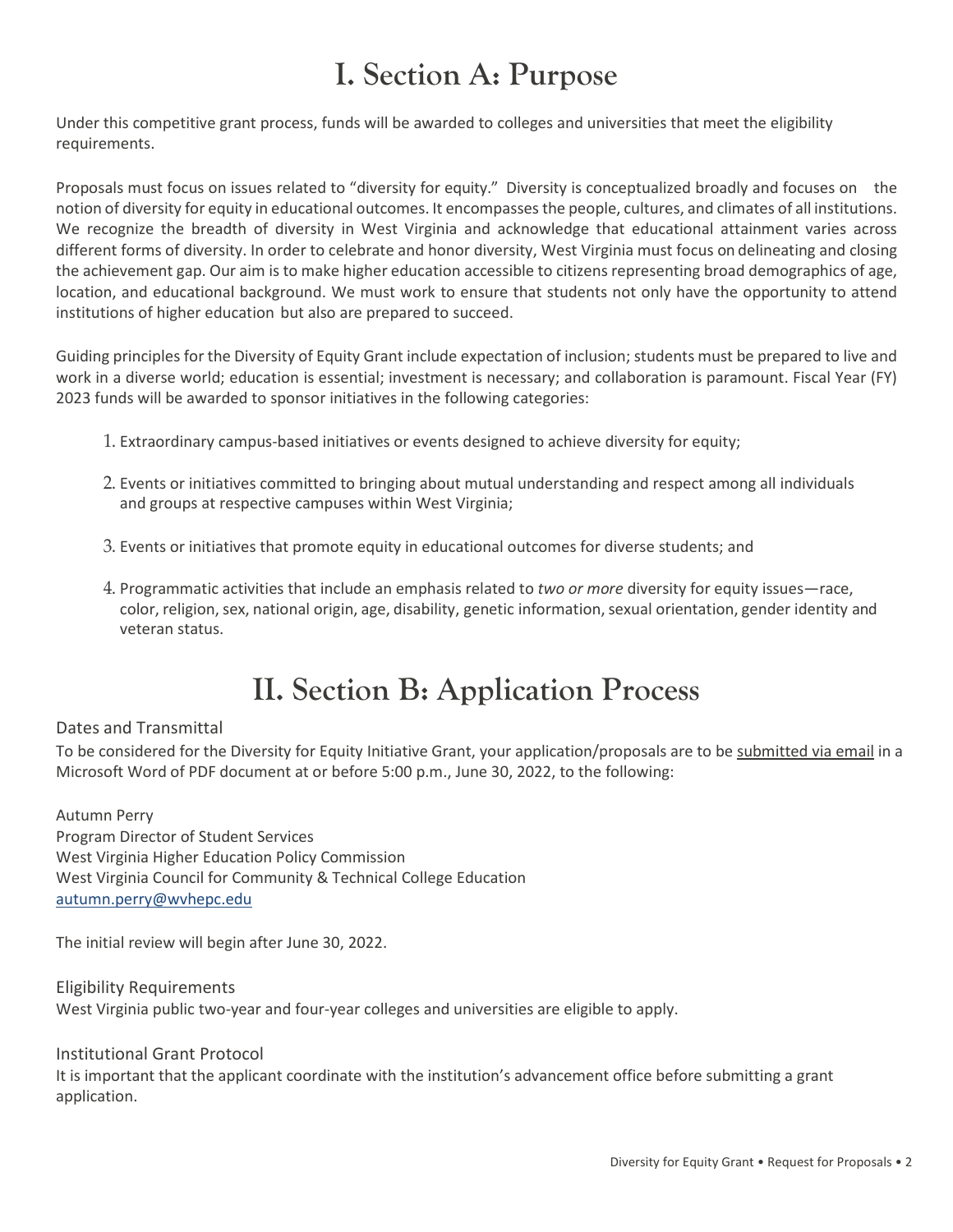## Estimated Range of Awards

The amount of an award under the RFP will depend upon the quality of the application and the amount of funds allocated to support this category. Institutions are encouraged to seek external funding sources and engage in cooperative arrangements with public and private entities to enhance funding. The maximum single award during FY 2023 will not exceed \$5,000. A total of approximately \$75,000 in grants will be awarded, **pending Commission and Council approval of the FY 2023 budget.**

## Reporting Requirements

Each funded institution will submit to the West Virginia Higher Education Policy Commission or West Virginia Council for Community and Technical College Education the required Diversity for Equity Initiative Grant end of year program report. This report is designed to capture sponsored programming information, event objectives, evaluation of sponsored events, and end-of-year expenditure information. A specific reporting format will be provided to all grant recipients.

# **III. Section C: Application Content**

Each submitted application must address all required content in order to be considered for funding, and **may not exceed six pages total, including the fillable contact information/signature page**.

## Required Content

The required content for each application is as follows:

- **1.** Abstract: A brief abstract of no more than a half page summarizing major components and planned activities.
- **2.** Rationale: A description and explanation of how the proposed initiative, event, activity addresses the Diversity for Equity Grant objectives.
- **3.** Goals: A statement of measurable goals with expected outcomes and timeframes for completion.
- **4.** Activities: A description of each activity that is to be conducted including timeframes for completion, required budgetary expenditures, faculty/staff requirements (new or existing) and number of participants served. Note: Please have a contingency plan in place for adjustments that may need to be made due to COVID-19 pandemic circumstances.
- **5.** Evaluation: A description of the method of evaluation that will be used to collect assessment data relative to the proposed project's goals.
- **6.** Sustainability plan: A description of how you plan to sustain your efforts once funding expires.
- **7.** Budget: A projected budget including brief description of anticipated expenditures by category: equipment, travel, professional development, curriculum development, etc. Note: This grant *does not* allow an indirect cost option or funds to pay salaries, wages, or employeebenefits.
- **8.** Completed Contact Information/Signature Page: A completed form (see page 4), including identification of an authorizing official for the proposed project.

## **IV. Sub-Grant Agreement Document**

Successful applicants will be required to complete a "sub-grant agreement document" as part of the transfer of funds process. The sub-grant agreement requires the signature of an authorizing official of the institution or research corporation to be submitted at a later date. Please note, this is not necessarily the person submitting the RFP.